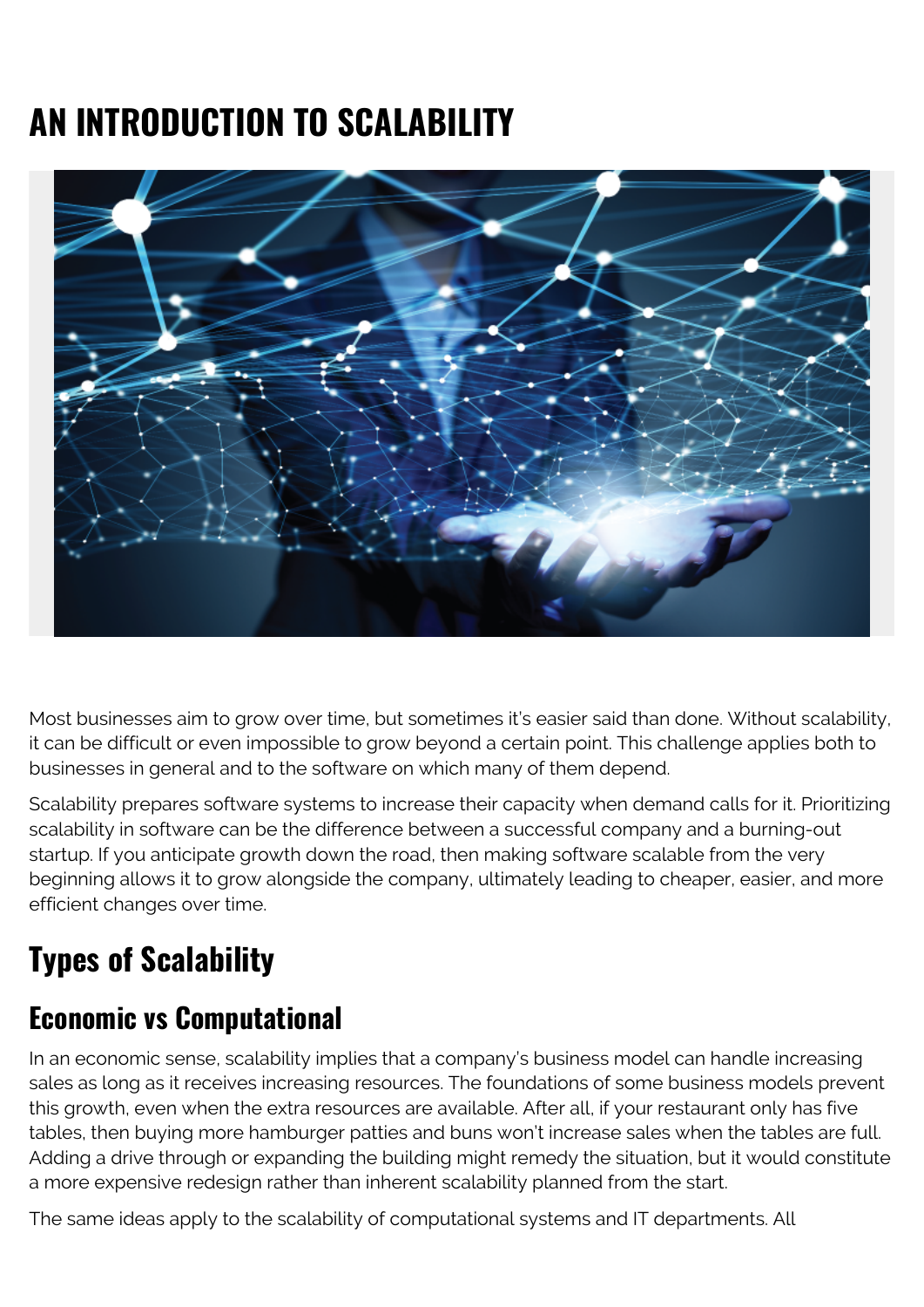computers, applications, programs, and algorithms can have the capacity to scale to support increasing users or workloads, but only if they are set up to do so. Databases need to be able to increase work if they receive more hardware resources like servers and processors. Algorithms can benefit from architectural innovations to help manage multi-server configurations while cloud computing has wide applications for enabling the scalability of many parts of the IT infrastructure. But if these possibilities are not part of the original design of the system, then it is not considered scalable, and it would require redesign to permit scalability.

#### **Out vs Up**

Much like water pouring into an ice cube tray, additional workloads in a scaled-out system will spread among more and more pieces of hardware. Each ice cube slot, or piece of hardware, then only needs to manage a small portion—and it's easy to add more ice cube trays. In contrast, a scaled-up system focuses on using stronger and more advanced hardware, akin to addressing the pouring of water with a taller and taller cup.

Scaling out, or horizontally, is the most common enterprise scalability solution because the costs are comparatively low for practically unlimited growth. Adding pieces of hardware that are similar to or compatible with what the system already uses makes the process cheap and easy. However, the speed of systems relying on horizontal scalability might be lacking because it is limited by the server's communication speed.

When focusing more on performance, vertical scalability offers better results. Rather than adding more hardware, this method adds network interfaces, memory, or storage to handle growing workloads. The smaller quantity of pieces in the system also decreases vulnerability while maintaining higher speeds. The main problem that will arise when scaling up is an eventual reduction in the extent to which hardware can be upgraded before it's no longer worth the money. Imagine commissioning someone to build a ten-foot-tall water cup!

### **Benefits of Prioritizing Scalability**

Even if your company isn't immediately growing, preparing for future scaling can provide both shortand long-term benefits. At the start, it can lower costs by allowing you to buy only what you need for your current workload, knowing that the system will be capable of growing in the future if necessary. In comparison, a system unable to scale might require the purchase of a large bundle of software tools upfront in an attempt to prepare for any unforeseeable future changes in workload.

Starting with a simpler, cheaper system also allows greater flexibility. As the system begins to grow and scale in small steps, it will grant the ability to change priorities if it seems necessary. Today's market evolves more rapidly than ever before, meaning that what you originally planned at the outset might not apply within a short time. You may have intended to buy a certain package once growth reached a higher level, but changes in the market might make you change your mind and opt for something else. In a scalable system, that's a perfectly valid option. And even with changing market demands, the same software used in the very beginning will still perform its purpose, because its purpose was to grow and change with the company.

When making changes to the system, scalability also provides the benefit of smaller learning curves for staff. Implementing new software in less agile systems would require significant effort for employees to learn to use, whereas adding new features to scalable systems should be fairly easy,